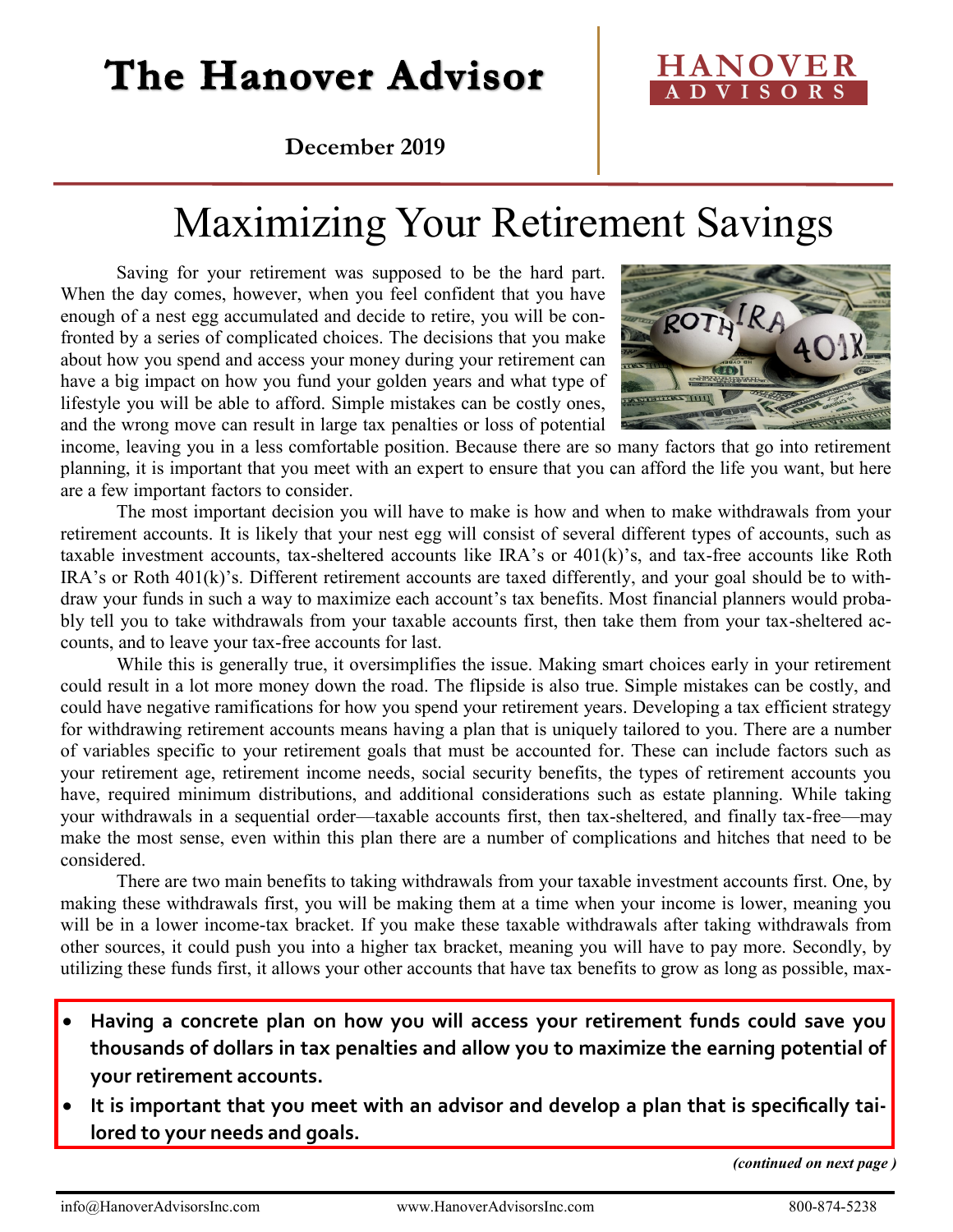

imizing their benefits. Also, depending on the nature of these investments, you may be selling assets rather than taking withdrawals. This could have the added benefit of offsetting capital gains taxes with losses to help keep your total tax bill lower.

However, this does not necessarily mean that you should wait until your taxable accounts are depleted before you begin to take withdrawals from your tax-deferred accounts, like your traditional IRA or 401(k). There are a number

of factors to consider when timing your withdrawals from these accounts. By letting these accounts accumulate as long as possible, you will be getting the maximum tax benefit from them. Also, accounts like these typically have early withdrawal penalties for accessing them before you are 59 ½ years old. If you are an early retiree, you will definitely want to wait to access these accounts until you have reached that age.

On the other hand, waiting too long to begin accessing these funds can be extremely costly. Retirement vehicles like traditional IRA's and 401(k)'s require that you begin making withdrawals when you reach the age of 70½. Failure to take one can result in steep penalties from the IRS, which can reach as high as 50 percent of your distribution. Because these penalties can be so severe, it is important to have a plan in place to ensure that your RMD's are being met. Simple mistakes, such a miscalculating your RMD or taking a withdrawal from the wrong account could end up costing quite a lot. However, even if penalties are avoided, taking RMD's can have tax implications.

Depending on the size that your IRA or 401(k) eventually grows to, your RMD could be large enough to push you into a higher tax bracket. If your taxable income is low in the early years of your retirement before you have reached the age of  $70\frac{1}{2}$  you may want to consider taking withdrawals from your taxdeferred accounts before your taxable ones. This will allow you to reduce the value of these accounts, resulting in a lower RMD later. You may also want to consider converting part or all of your traditional IRA to a Roth IRA, which have no RMD's for the original account holder. Such an endeavor should be carefully considered with the guidance of a financial advisor, as there could be large implications in doing so, but could lessen or completely remove the tricky aspect from RMD's from your retirement planning.

The final type of accounts you should access will likely be your tax-free accounts like Roth IRA's or Roth 401(k)'s. To maximize the tax benefits of these accounts, they should be left to grow as long as possible. Additionally, they may be more useful not as a retirement account, but as an estate planning vehicle. These accounts keep their tax-free status after they are inherited. This means that you can use them to alleviate the estate tax burden that your loved ones may face after you are gone. Conversely, there are situations where accessing your tax-free accounts early may be wiser. There may be times when you want to keep your incometax bill lower and so opt to take these tax-free funds instead, or perhaps opting to rely on these funds and delaying social security benefits will save you more in the long run.

These are just a few of the important concerns you should have when you begin to access your retirement savings, and hopefully highlight just how complex it can be. Smart financial planning in retirement must be tailored to your unique needs, and it must be holistic, focusing on how all of your accounts can work together to minimize your lifetime tax liability and protect the money you worked so hard to save.

**Consider How Your Retirement Savings and Estate Planning Can Work Together** Your tax-free accounts like Roth IRAs and Roth 401(k)s can be an important part of both your retirement savings and estate planning, and waiting to access these funds can have two important benefits. First, because of their tax-free status, they can continue to grow without adding to your tax burden. Secondly, these accounts keep their tax-free status even after they are passed on to your heirs. Keeping these funds untouched means you have access to money that will not increase your tax burden in case of an unexpected expense later in your retirement, and affords you the opportunity to ease the estate tax burden that your loved ones will face after your passing.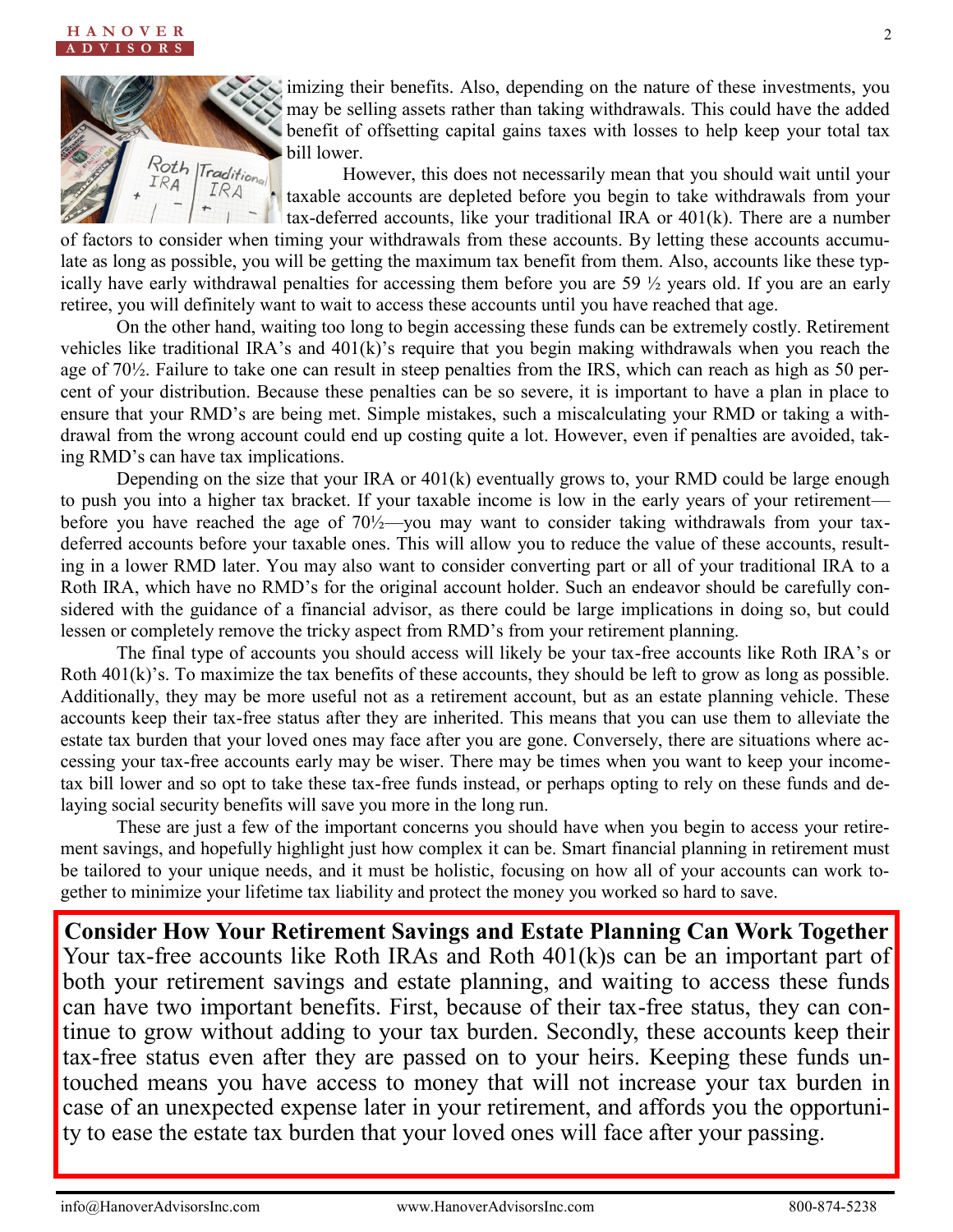### Preparing for the Great Wealth Transfer

We've all heard the adage "shirtsleeves to shirtsleeves in three generations." It speaks to the anxiety we all have that the next generation may not take proper care of the wealth we have accumulated after we pass it on to them. This anxiety will only intensify as we begin the Great Wealth Transfer. The next 25 years will see the largest wealth transfer in history as \$68 trillion is expected to be passed down, according to research from Cerulli Associates. With so much money changing hands, it is important that you ensure your heirs are aware of your plans and include them in your estate planning as much as possible.



The unfortunate reality is that few of us are willing to broach the topic. A recent survey found that just 36 percent of high-wealth individuals have discussed how their assets will be passed on to their heirs. There are myriad reasons to avoid the topic, ranging from potential demotivation of your heirs to preferring not to think about your own passing. However, it is important that you ensure that your heirs are aware of your wishes and your values and prepared to best handle the money you leave them. Even if you do not want to let each heir know exactly how much they stand to inherit, it is important that they understand the motivation behind your decisions. When you make your estate plan, you do so based on what you think is best for your heirs, but unless you discuss it with them, you can't truly know what they need.

The most important reason to include your heirs in your estate planning is that you want to ensure that they are properly prepared to maximize the money that you leave to them. It is likely that your estate will be comprised of many different accounts, some of which have tax benefits, such as an IRA. When you leave an IRA or other tax-deferred account to your heir, they have to be careful about how they access that money. Incorrect handling of an IRA can have massive tax implications, resulting in a much smaller benefit for your heirs. Taking money out too soon can cause your heir to incur a large income tax hit. Your heir not being aware of your required minimum distributions could result in large IRS penalties. If you split an IRA among several heirs, depending on their ages, what applies to one may not apply to another. It is important that both you and your heirs meet with your financial advisor so that they can understand the rules of how and when they can access the money you leave to them in such a way that they can avoid costly taxes and penalties.

It may be more beneficial to convert your existing retirement accounts to Roth accounts, which have tax-free distributions, even for your heirs. Since such conversions can have tax implications for you, it is important that they are carefully considered and planned out. Knowing more about your

• **One smart way to help ease your heirs' tax burden is through gifts. The IRS allows gifts of up to \$15,000 per person each year.** 

• **This means you can begin to help your loved ones while you are still around, and lessen the estate tax they will pay upon your passing.**

heirs' tax situation and financial needs will help you coordinate your accounts in such a way that you minimize the tax burden for both you and your heirs.

If you have specific wishes about how your estate will be used, or you have concerns that your heirs will not spend your money wisely, you may want to consider setting up a trust. This will allow you to set stipulations on how the inheritance is to be spent, and money can be distributed even while you are still alive. There are different types of trusts, and each have unique tax implications, so it is important that you meet with a financial advisor to discuss what the best option to meet your needs would be. Another factor to consider is that you can begin gifting money while you are alive. The IRS allows up to \$15,000 per person per year in gifts. The money is also tax-free for the recipient. This may be a way to

*(continued on next page )*